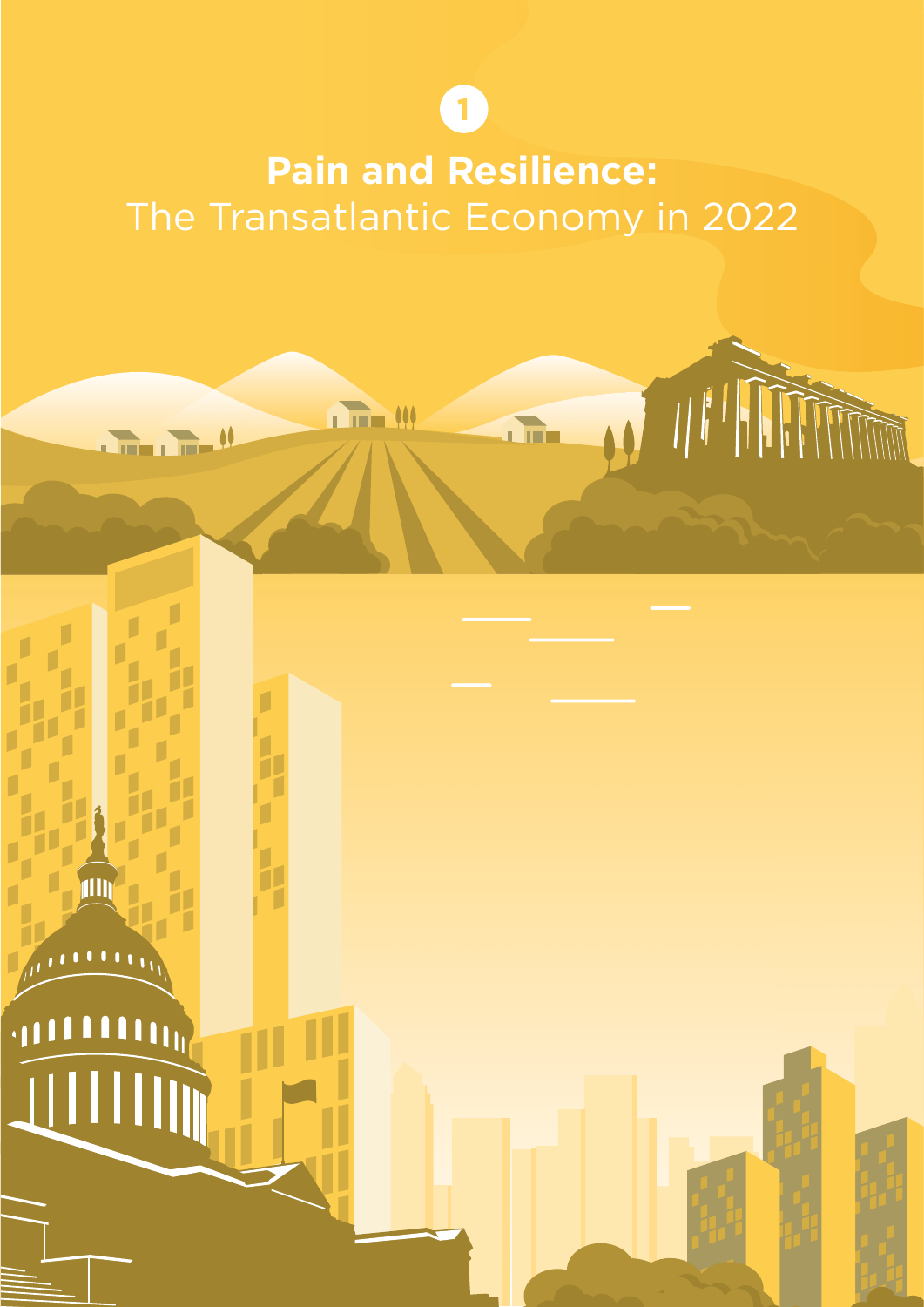Russia's further invasion of Ukraine has thrust the world into a dangerous and volatile era. Russian President Vladimir Putin is determined to use military force in a clear violation of Ukraine's sovereignty and international law. Not just human, political and military connections, but also commercial ties, are in the crosshairs. It is useful to recall that the pretext for Russia's 2014 illegal annexation of Ukraine's Crimean Peninsula and its military intervention in eastern Ukraine was a pending trade agreement between Ukraine and the European Union (EU), not NATO's open door.

Whatever the ultimate outcome of Putin's war, the immediate consequences for Ukrainians are horrific, in terms of lives lost, cities destroyed, and families uprooted. The implications for Russia, and for Europe more broadly, are profound, although still uncertain. What is certain: Putin has succeeded in uniting the transatlantic community in ways unknown since Europeans and Americans closed ranks in the wake of the September 11, 2001 terrorist attacks on the United States.

The Atlantic Alliance is doing what it can to support Ukraine without stumbling into direct military confrontation with Russia. The response has been tough and decisive. North America, the United Kingdom, and EU members, joined by a raft of additional countries such as Japan and even neutral Switzerland, unleashed a barrage of sanctions against Russia. Similar sanctions have been imposed on Belarus.

The most prominent sanctions are those on Russia's central bank that prevent it from using its roughly \$630 billion stockpile of foreign reserves, largely denominated in euros and dollars, to defend the value of the ruble, shore up its economy, or shield it from the costs associated with its attacks on Ukraine.<sup>1</sup>

Western countries and their partners are also working to deny Russia's most-favorite-nation trade status, which will lead to higher tariffs on Russian goods. They are stopping Russia from borrowing at multilateral financial institutions. They are preventing some Russian financial institutions from using the SWIFT global financial messaging system, making it difficult for those institutions to complete crossborder transactions.2 These measures build on additional sanctions that target Russian officials, oligarchs, banks, high-tech companies and aircraft makers. They accompany actions to cut Russia off from semiconductor supplies, ban sales of aircraft and jet parts to Russia, block the sale of equipment needed to upgrade oil refineries, and suspend visafree travel for Russian diplomatic passport holders.

U.S. authorities have banned U.S. individuals from engaging in any transactions with Russia's central

bank, its national wealth fund, and its finance ministry, and have made it clear that any bank operating in the United States that transacts with any Russian bank is in big trouble.<sup>3</sup> They expanded the Foreign Direct Product Rule (FDP rule), previously used to nearly bankrupt the Chinese telecom firm Huawei, to halt the export to Russia of any product derivative of U.S. technology or software regardless of its country of manufacture.4 European countries have taken similar actions. Germany's about-face has been particularly striking. Berlin stopped the approval process for its controversial Nord Stream 2 natural gas pipeline with Russia, pledged to ramp up defense spending, dropped its resistance to arming Kyiv, endorsed damaging financial sanctions on Moscow, and embarked on a costly drive to reduce its energy dependence on Russia.

The impact has been severe. Within a week of Putin's February 24 invasion, Nord Stream 2 AG, the company behind the Russia-to-Germany pipeline, filed for bankruptcy. Moscow's stock market suffered one of the biggest collapses in financial history. The Russian government's credit rating was downgraded to "junk" status. Russian bonds tumbled, and Russian citizens were barred from transferring money to overseas accounts. The ruble plunged to record lows while interest rates doubled to 20%. Sberbank, Russia's biggest lender, pulled out of the European market. Goldman Sachs cut its forecast for Russia's economy in 2022 from 2% growth to a 7% decline.<sup>5</sup> Foreign companies are abandoning the Russian market. Investors are braced for the possibility that Russia could default on its debt for the first time since 1998.<sup>6</sup> Additional sanctions and further decoupling measures are likely.

#### **The New Energy Landscape**

In their initial response to Putin's aggression, Western leaders sought to limit the economic blowback on their own economies. Notably, the initial wave of sanctions did not target Russia's sales of oil and gas, which accounted for half of the country's export earnings in 2021. Energy sanctions would not only penalize the U.S. and European energy economies, they would drive prices up to Putin's benefit. Even without energy sanctions, the biggest early impact of the war on the U.S. economy was rising gasoline prices, which are a dollar higher than a year ago.<sup>7</sup> The impact has been far more severe in Europe, which even before Putin's 2022 invasion was experiencing its worst energy crisis since the Arab oil embargos of the 1970s. European energy prices had soared 26% in December 2021 over the previous year, accounting for half of the broader rise in consumer prices. Given that Russia supplies around 40% of Europe's gas and 25% of its oil, energy sanctions would exacerbate the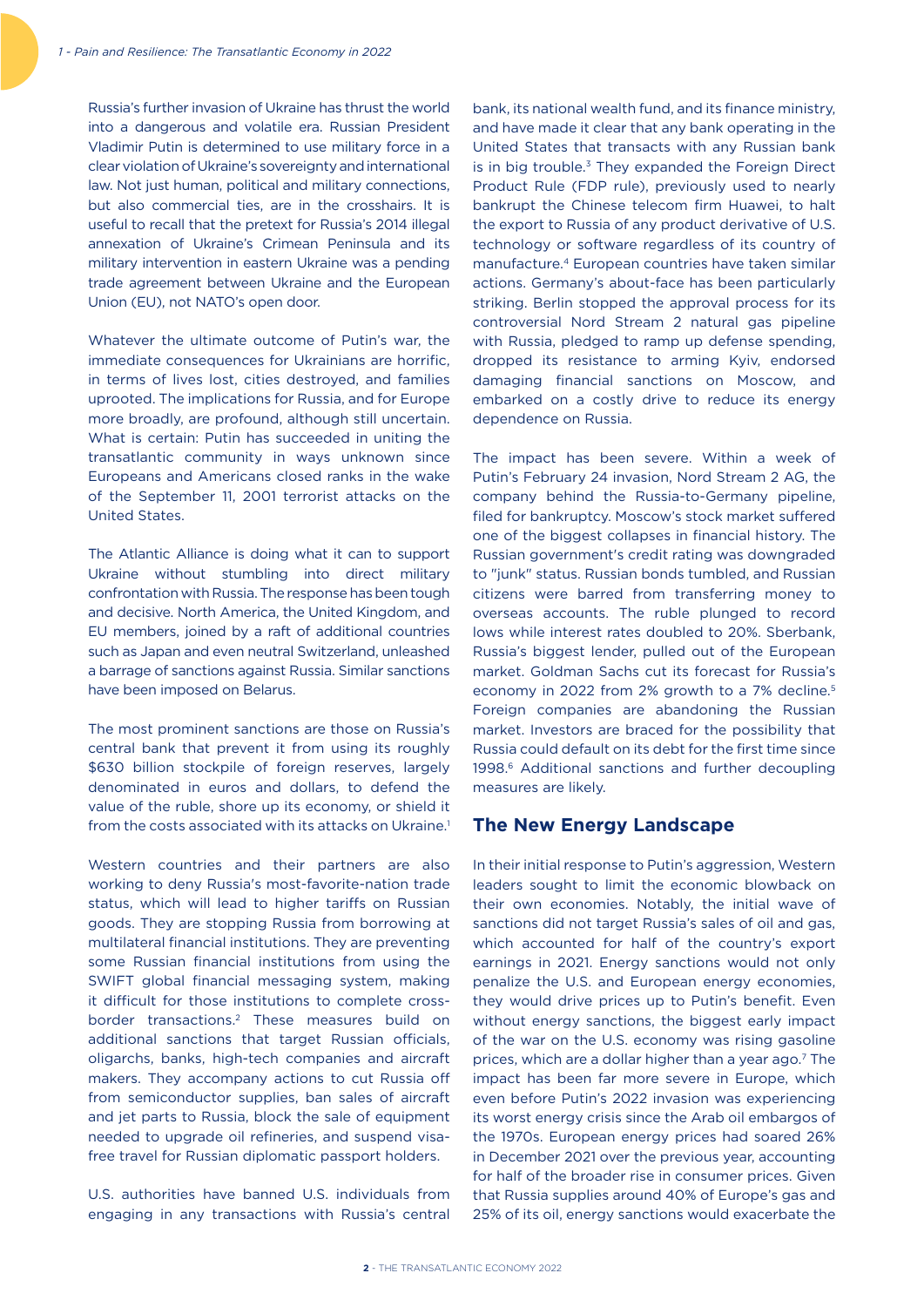### **Share of total U.S. LNG exports going to Europe (January 2022)**



crisis. The European Central Bank estimates that a 10% shortage in gas could knock 0.7% off eurozone gross domestic product.8

Rerouting of liquefied natural gas (LNG) tankers to Europe, mainly from the United States, had already eased shortages, even though prices remain historically high. Europe accounted for about 75% of all U.S. LNG exports in January 2022, and 61% in December 2021, far outpacing exports to Asia.<sup>9</sup> U.S. tankers on their way to Asia literally turned around to head for Europe. In January, for the first time ever, U.S. exports of liquefied natural gas to Europe exceeded Russia's pipeline deliveries.10

These efforts, while helpful, could not compensate for the volatile developments that unfolded in late February 2022. Within a week of the February 24 invasion, European natural gas prices surged to an alltime high of almost  $£200$  a megawatt hour and crude oil topped \$118 a barrel for the first time since 2014. To alleviate the pressure, the United States and allies released 60 million barrels from their reserves. Despite pain at the pump, Western determination to mitigate reliance on Putin is becoming manifest. Western energy majors BP, Equinor, ExxonMobil and Shell are divesting their stakes in Russia. Canada and the United States have banned Russian oil imports, and other countries are likely to follow. Big energy refineries, banks and shipowners are boycotting Russian energy purchases.<sup>11</sup>

While the United States will not fully replace Russia or other suppliers as long-term sources of natural gas for energy-starved Europe, Putin's war is recasting the European and global energy landscape. Transatlantic energy connections are growing in importance, as the United States becomes the world's largest LNG supplier, and as U.S. and European companies lead the transition to competitive clean technologies. We discuss these developments in Chapter 5.

#### **The Commodity Pinch**

Russia's war and Western sanctions are also squeezing supplies and raising prices for other commodities. Russia and Ukraine account for up to half of global exports of neon, which is vital to semiconductor production in advanced economies. Ukraine produces more than 90% of the semiconductor-

grade neon used in the United States. Russia and Ukraine account for 80% of global exports of sunflower oil, 29% of wheat, and 19% of corn. Higher prices and disrupted flows of these commodities will be felt acutely in countries such as Bangladesh, Sudan, Pakistan, Egypt, Lebanon, and Turkey, all of which import most of these commodities from the two combatant countries.12

Russia and Belarus are also major exporters of fertilizer, with Russia leading the world; prices, which were at historically high levels before the war, have spiked. Fertilizer scarcity further jeopardizes global crop production. The United States and its European partners will have to increase financial support for affected countries to help them cope.

Prices are also surging for industrial metals for which Russia is also a key source. These include aluminum, which is used in everything from cans to cars; palladium, which is used in mobile phones and automotive exhaust systems; titanium, needed by aircraft and jet engine manufacturers; and platinum, copper and nickel, which are used in the batteries that power electric vehicles.<sup>13</sup>

#### **Under Pressure**

Beyond these specific pain points, Putin's war has exacerbated two pre-existing challenges for the transatlantic partnership in 2022. The first is a spike in inflationary pressures. In the nearly two decades we have been publishing this survey, increasing prices and rising inflationary expectations have rarely warranted even a passing reference, given a rather constant low-inflation environment. Yet owing to global supply chain bottlenecks, soaring final demand, rising wage costs due to a dearth of workers, and higher energy costs, notably in Europe, headline consumer price inflation (CPI) in both the United States and Europe is presently running at multi-decade highs. In the United States, the CPI index was 7% higher in December 2021 from a year earlier, a 40-year high. The headline inflation rate for the eurozone was 5.8% in February 2022, the highest since the euro was created. Inflation is higher still in such countries as Germany, Belgium, Spain, Poland, and Lithuania. Oil at \$120 to \$140 a barrel could raise inflation in advanced economies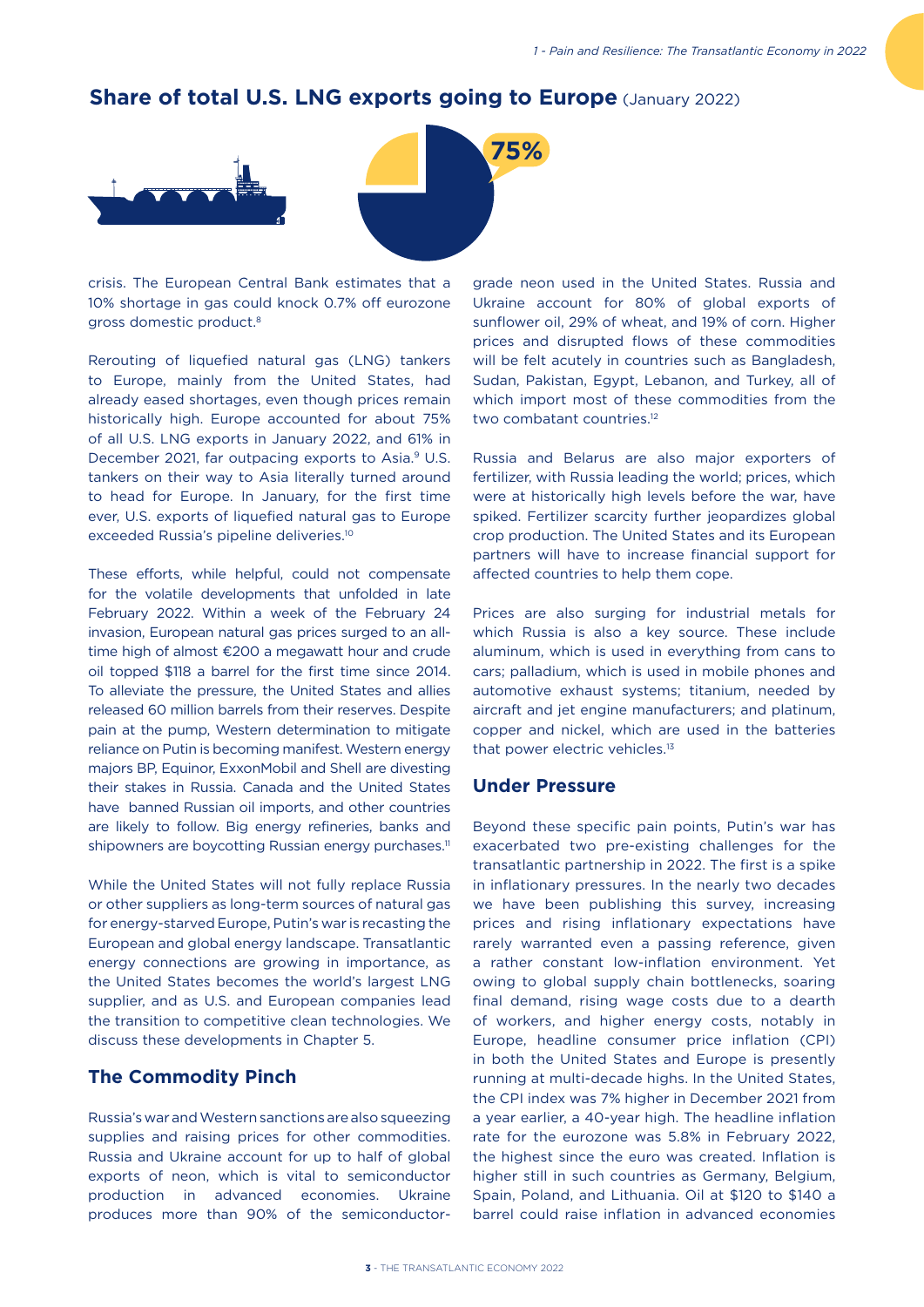

by a further 2%, pushing rates in many countries close to 10%.14 Policy makers on both sides of the Atlantic confront a policy nemesis that has been absent for decades.

That said, the economic and political effects of rising prices on the transatlantic economy bear close watching. To dampen inflationary expectations in the United States, the Federal Reserve is expected to raise the Federal Funds rate by at least three times this year, if not more. The tighter monetary conditions become, the greater the risks of a U.S. economic slowdown and attendant constraining effects on transatlantic economic activity. Ditto for the European Central Bank: the removal of monetary stimulus this year portends weaker economic activity in 2023. In addition, both the United States and Europe are expected to pull back on fiscal spending this year, producing another headwind to future growth.

Then there are the political costs of inflation, with rising prices in the United States threatening not only to eat into the real incomes of U.S. workers but also to upend Democrats' slim governing majority in the fall midterm congressional elections. The politics of inflation could entail economic and political risks in both the United States and Europe, with voter angst acting to stall or forgo transatlantic cooperation on trade, technology, energy, sustainability and investment. The higher U.S. and European inflation rates, the greater the urge to respond with policies that are inward-looking and politically-motivated. Inflation has historically made for bad economic policies.

A second challenge lies with the world's congested global supply chains – the blood stream of the global economy. When the pandemic struck in 2020, many countries and companies were stunned to realize how dependent they had become on other external suppliers for critical pharmaceuticals and health care products. And as economies sputtered to restart after widespread lockdowns, soaring demand, port disruptions, material shortages, and Covid-related factory closures wreaked havoc on the world's ability

to deliver goods and services through extended supply chains. The upshot: heightened anxieties about excessive dependencies, an unprecedented global supply shock, and a surge in inflationary pressures as the cost of goods soars around the world. The additional shock to energy and commodity flows generated by Putin's war has compounded these problems. It has further underscored the importance of supply chains and forced U.S. and European companies to reconsider yet again how they organize existing and future networks on a global scale. We address these issues in Chapter 3.

#### **Resiliency and Strength**

Despite these challenges, what Putin's war has uncovered is the impressive strength and resiliency of the transatlantic economy. The North American and European economies will be far better able to withstand the pain of sanctions than will the Russian economy. Apart from Europe's significant dependence on Russian energy, Western economies overall have limited exposure to the Russian economy and are relatively insulated from the impact of Russia's growing economic isolation. Western banks had already reduced their exposure to Russian financial institutions by 80% following Putin's 2014 intervention in Ukraine, and their claims on the rest of Russia's private sector have halved since then.<sup>15</sup> JPMorgan estimates that the total exposure of foreign banks to Russian banks, companies and the state only amounted to about \$89 billion.<sup>16</sup> U.S.-Russia trade is negligible; Russia accounts for roughly 0.55% of total U.S. trade in goods and services. And while the European Union is Russia's largest trading partner, accounting for 37% of Russia's global trade in 2020, Russia represents only around 5% of the EU's trade with the world.<sup>17</sup> Russia is a relatively minor player in the global economy, accounting for just 1.7% of the world's total output - a figure that has surely already shrunk since Putin initiated his latest invasion.<sup>18</sup>

Moreover, the two sides of the North Atlantic enter 2022 in a strong position. In a remarkable demonstration of resiliency and dynamism, the key drivers of the transatlantic economy – investment,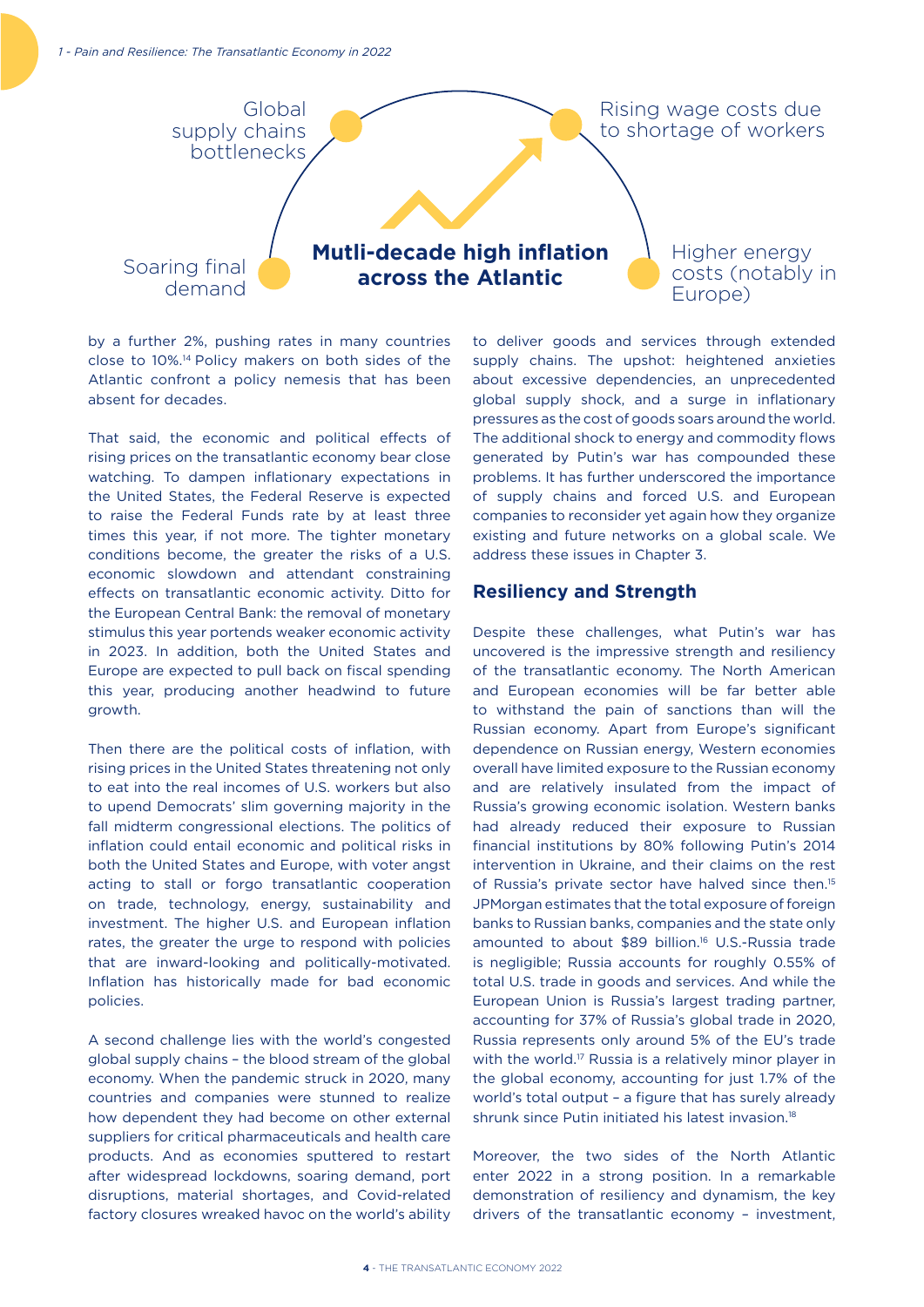

Table 1 Covid-19 Economic Downturn in the U.S. and European Countries (Real GDP level, Q1 2010 = 100)

income and trade – staged a robust rebound in 2021. Indeed, 2021 was record breaking on many fronts. Transatlantic trade in goods reached an all-time high of \$1.1 trillion in 2021. According to estimates for 2021, U.S. foreign direct investment (FDI) flows to Europe surged to an all-time high of \$253 billion; U.S. foreign affiliate income earned in Europe reached an estimated \$300 billion, a record high; European affiliates in the United States earned a recordbreaking \$162 billion; and European FDI flows into the United States surged to the highest levels since 2017, hitting \$235 billion.

These figures are emblematic of a world economy that recovered much faster from the Covid-19

pandemic than most expected. Owing to rising global vaccination rates, notably in the developed markets of the United States and Europe, and to ubermonetary and fiscal support, the global economy staged an impressive rebound from the dark days of March 2020, when Covid-19 brought things to a standstill. Global output in 2020 contracted by a stunning 3.1%, one of the severest downturns on record. U.S. output dropped by 3.4%, while economic output in the eurozone plunged 6.4%.

Last year, however, as the world emerged from the pandemic-related lockdowns of 2020, global growth surged, fueled by soaring consumption and investment, and backstopped by generous levels

## **2021: a record-breaking year**



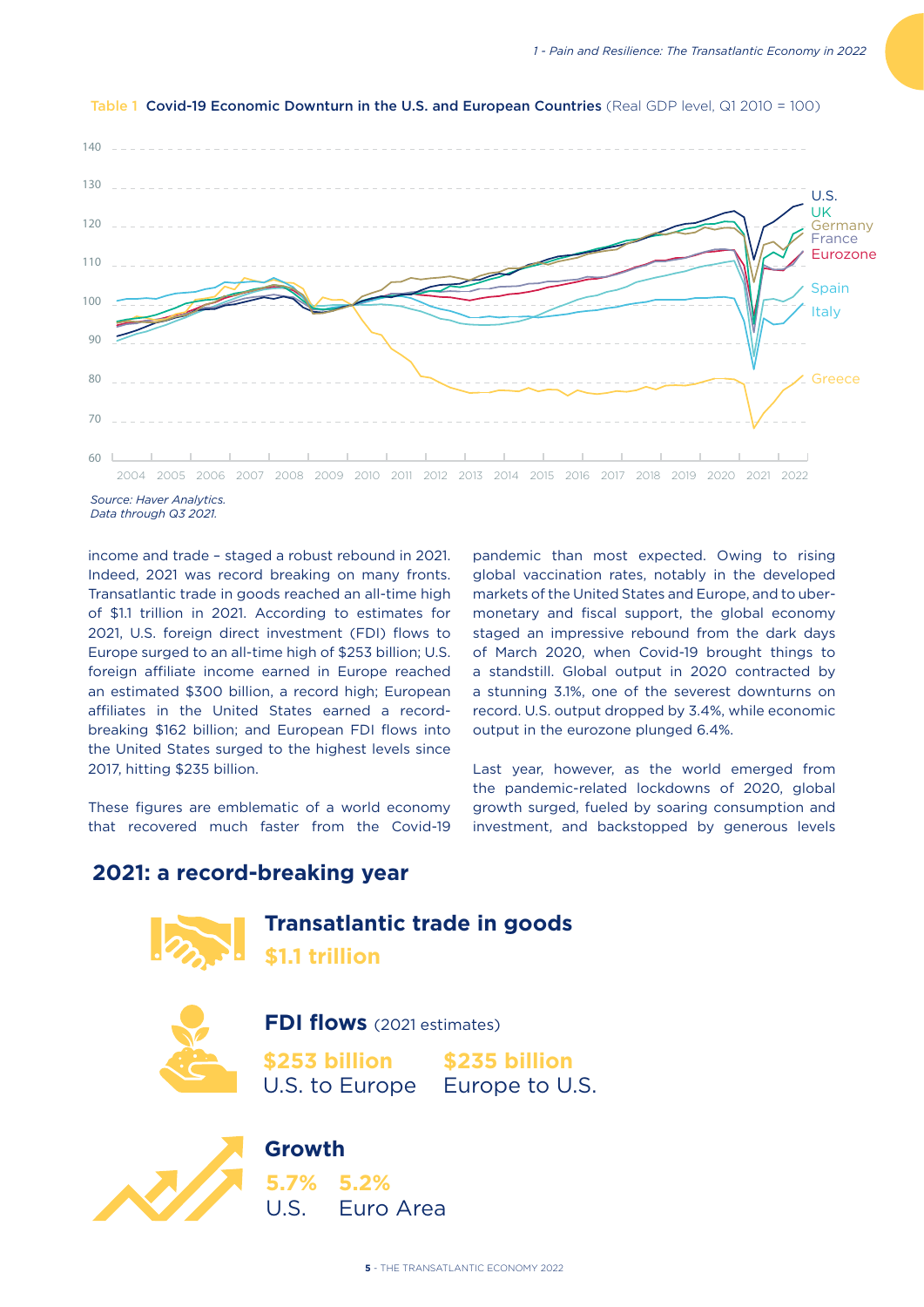

Table 2 U.S. vs. Euro Area Real GDP, Annual Percent Change

*\*2021 estimate, 2022 forecast. Data as of January 2022.* 

of public sector spending. Global output in 2021 rose 5.9% according to IMF estimates, one of the strongest economic rebounds in decades. The UK's economy expanded by 7.5%, the best in the G7 group of big, industrial nations, followed closely by France at 7%. The U.S. economy grew by 5.7%, with real GDP reaching pre-pandemic levels in the second quarter of 2021. The euro area posted growth of 5.2% in 2021, and many European economies are on their way to reaching pre-pandemic levels of output. While Germany's export-led economy struggled with global supply chain backlogs and slowing growth in China, it looks to recover in 2022.19

Both the United States and Europe are poised for solid economic growth in 2022, with the disruptive effects of the pandemic likely to fade, the impact of Russia's isolation largely manageable, and as the spillover effects of easy monetary and fiscal policies help to grease economic activity. The combined U.S. fiscal and monetary response – over \$12 trillion in 2020- 2021 – was more than half of U.S. GDP, representing one of largest government spending surges in U.S. history. European policy makers also stepped up in a big way, with eurozone and UK governments introducing roughly \$8 trillion in fiscal and monetary stimulus since the beginning of the pandemic.

As policy tailwinds fade in 2022, the baton of growth is being passed to consumers and companies. The outlook for U.S. consumer spending is one of the strongest in years, with full employment, rising wages, and rising home and stock values helping to drive increased spending levels, notably among high-income households. The downside: real wages in the United States and Europe are falling due to the effects of accelerating inflation, hurting low-income families the most. This dampening effect is expected to be offset by rising pent-up spending among various cohorts on both sides of the Atlantic.

Transatlantic personal consumption accounted for roughly half of global consumption in 2020, versus India and China's combined share of 15%. This fact underscores the attractiveness of the transatlantic economy and reinforces a point we have long made: notwithstanding rising consumer expenditures in China, the United States and Europe still control the commanding heights of global consumption. Consumption is dependent on per-capita income, and based on this metric, the average transatlantic consumer is far wealthier than their counterparts in Asia's twin giants.

In terms of corporate spending, U.S. firms were sitting atop some \$7 trillion in free cash flow at the end of 2021, thanks to record corporate profits and the low cost of credit. Firms on both sides of the pond are flush with cash, which portends more transatlantic mergers and acquisitions (M&A), more hiring, even faster wage growth, and more bilateral investment in 2022.

Transatlantic goods trade soared in 2021, with both U.S. goods exports to Europe (\$386 billion) and U.S. goods imports from Europe (\$670 billion) hitting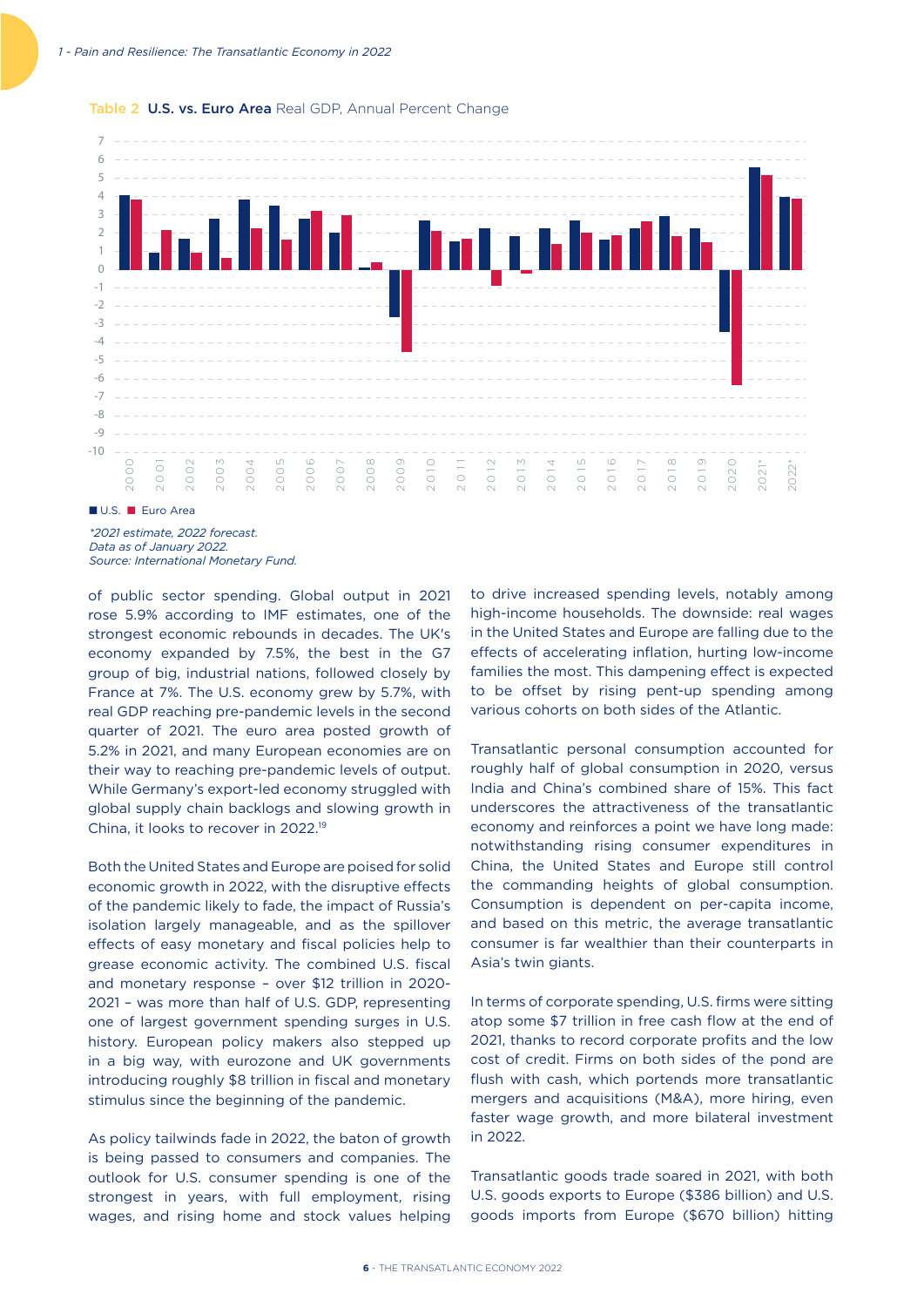

Table 3 U.S. Merchandise Trade Balance with the EU (including the UK) (\$Billions)

*Source: United States Census Bureau. Data as of February 2022.* 





*Source: OECD.*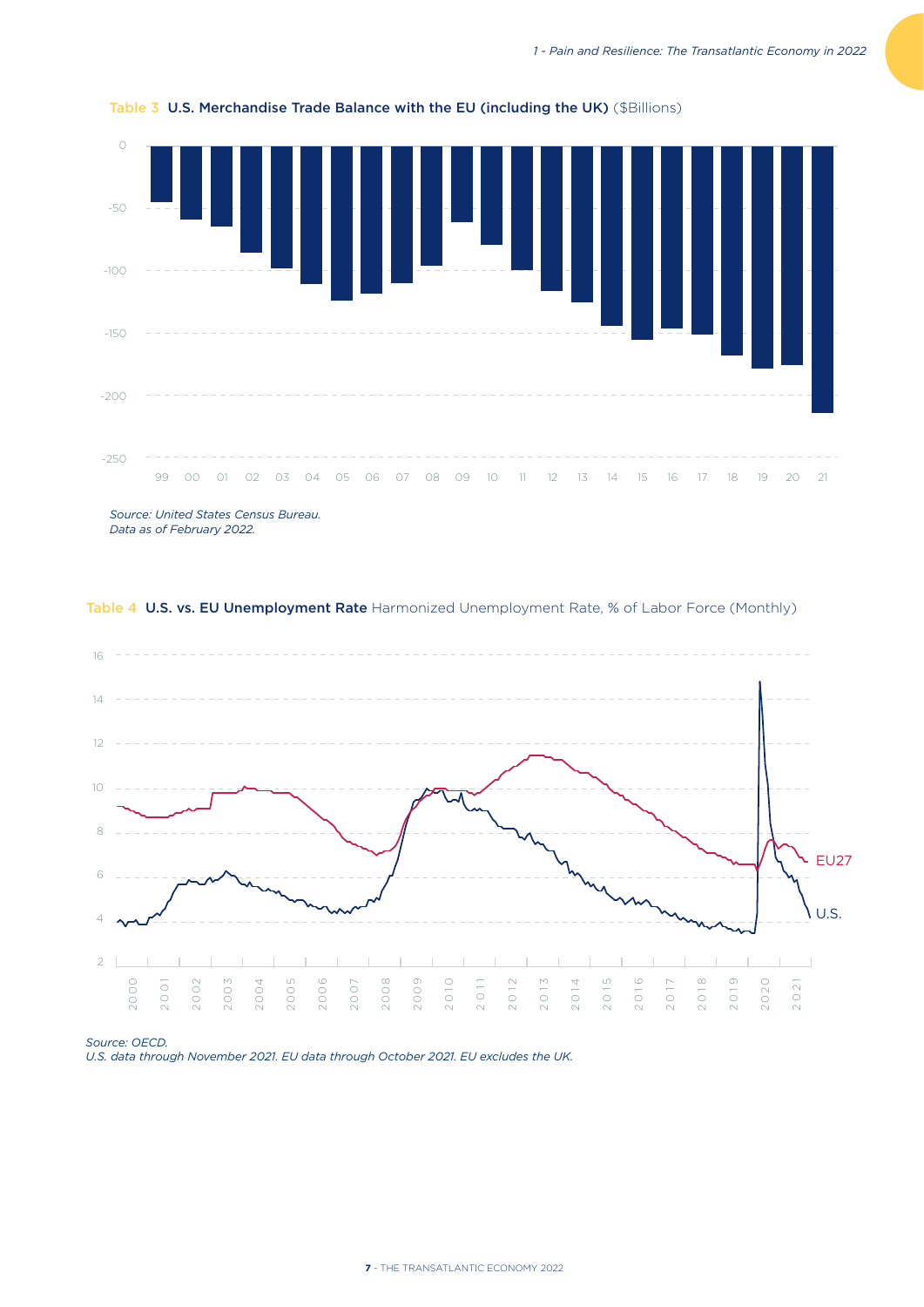# **The U.S. and the EU reinvigorated their partnership in 2021**



record highs. This discrepancy also led to an alltime merchandise trade deficit of \$284 billion. That said, there is more to transatlantic trade than goods. Commercial transactions are far more balanced if one includes services trade, digitally-enabled commerce, and investment flows, as we highlight in Chapters 2 and 4.

Both sides of the Atlantic also took important steps to reinvigorate their partnership in 2021, the fruits of which are reflected in economic recovery and a united front against Putin. They agreed to provide vaccines to two-thirds of the world's population. They agreed to rewrite global tax rules on corporate income that could overturn a century of established tax practice. They agreed to again join forces to tackle climate change, including through the Global Methane Pledge. They agreed to suspend for five years mutual tariffs related to the ongoing Boeing-Airbus dispute, as they seek an ultimate resolution to the matter. They also agreed to lift U.S. tariffs on European steel and aluminum and countervailing European tariffs on U.S. goods. And they created a U.S.-EU Trade and Technology Council (TTC) to grow the bilateral trade, investment, and technology relationship; avoid new unnecessary technical barriers to trade; facilitate regulatory cooperation; and cooperate on international standards development. The TTC comprises 10 working groups on issues ranging from supply chain resilience and data governance to technology standards and clean technology development. The parties have already signaled close alignment on investment screening and export controls. In this year's survey, we explore four additional areas where the TTC could make a difference: ICT competitiveness; semiconductors; artificial intelligence; and clean tech and critical materials. Each of these topics is addressed in a separate box later in this chapter.

This newfound sense of transatlantic unity is an opportunity for the United States and the EU to address lingering irritants in their own relationship. U.S. concerns center on the motivations behind the collapse of the U.S.-EU Privacy Shield governing transfers of personal data, the protectionist impulses behind the Digital Markets Act, industrial strategies intended to promote "European champion" companies, and the EU proposal for a carbon border adjustment mechanism, which could disadvantage non-EU companies. The EU worries about the Biden Administration's efforts to strengthen "Buy America" rules, its proposals for electric vehicle tax credits, and its decision to postpone but not resolve transatlantic disputes on U.S. steel and aluminum tariffs. Each party's efforts to subsidize its semiconductor sector and other digital industries could lead to subsidy wars that would only benefit China.

Negotiations on a successor agreement to Privacy Shield are particularly fraught. Transatlantic data flows – the lifeblood of the transatlantic economy – remain in legal limbo after the European Court of Justice in summer 2020 invalidated for a second time U.S.-EU arrangements governing the transfer of personal data for commercial purposes. Negotiators are seeking yet another successor agreement, which U.S. Commerce Secretary Gina Raimondo has called "the number one priority."<sup>20</sup> However, since the Court's judgment is rooted in differences in law rather than in policy, even a Privacy Shield 2.0 is likely to face legal challenges from within the EU.

There are also signs that the global tax deal agreed by 139 countries in October 2021 may be in for a rough ride. The deal's Pillar One would enable countries to tax between 20% and 30% of the profits of the world's largest and most profitable companies above a 10% earnings margin, based on where a company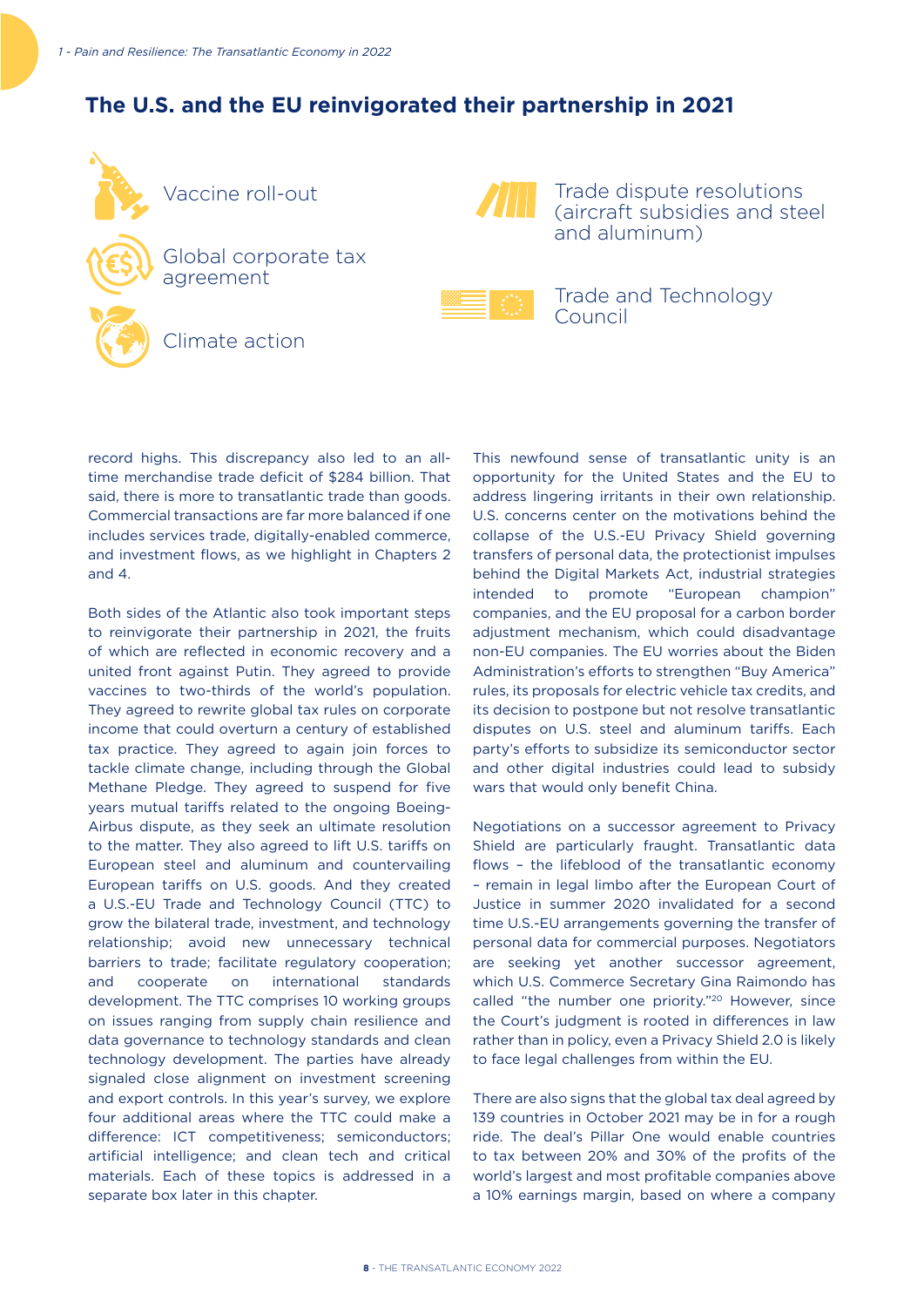makes its sales, rather than where it is incorporated. For Pillar 1 to come to life, international tax treaties need to be amended. In the United States, this means that two-thirds of a deeply divided U.S. Senate will need to agree to any changes – and Republicans have already poured cold water on the arrangement. The deal's Pillar 2 deal would apply a minimum 15% corporate tax rate to a much larger set of companies by the governments where those companies are headquartered, if a company has not paid 15% overall across its global operations. The goal is to remove incentives by those companies to shift profits between jurisdictions to avoid taxes. While all EU member states originally signed on, Hungary, Estonia and Poland have threatened to veto an EU directive to implement the deal until the United States implements Pillar One. The upshot is that the deal is unlikely to be fully implemented anytime soon.

These policy differences, while quite real, are now playing out in a context of transatlantic unity rather than division. Despite Putin's disruptive war, the macroeconomic and policy backdrops for the transatlantic economy are generally quite positive for 2022. Real growth is decelerating but at aboveaverage historical levels. The drivers of growth are shifting from the public sector to the private sector, while employment levels remain strong. Prepandemic output levels will be achieved in many economies. Bilateral trade and investment flows are solid. There are bumps on the road to recovery, yet transatlantic partnership rebounded in 2021, is proving itself to be resilient in the face of new challenges, and all indications are that it will forge ahead again in 2022.

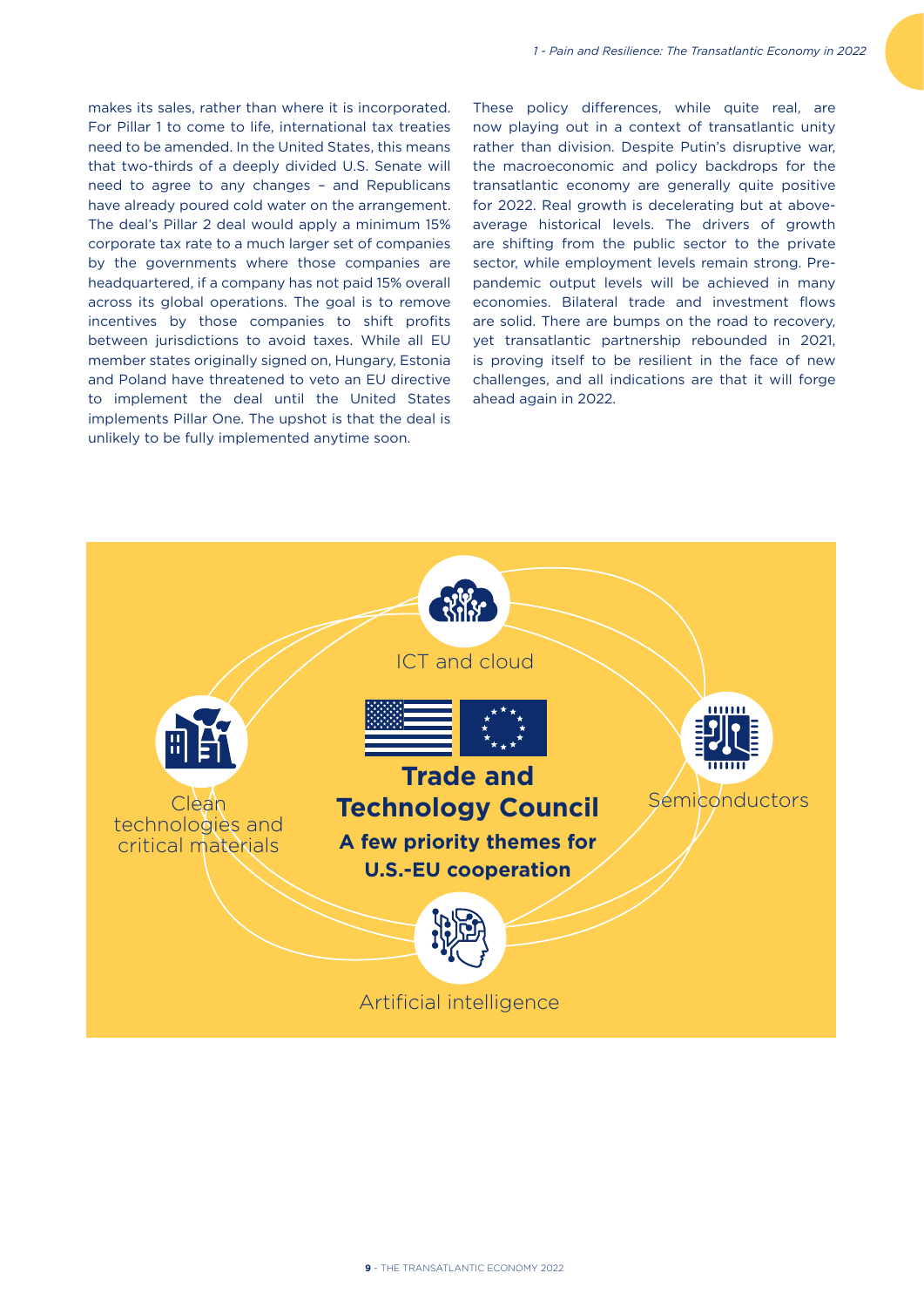

# **TTC Priority Theme A: ICT and Cloud**

U.S. and European goals in the ICT/cloud sectors align in many ways. However, instead of building on dense transatlantic digital interconnections and the shared principles that underpin them, in recent years the two parties have allowed a series of digital disconnects to roil U.S.-EU relations.

If one analyzes the full technology stack, important opportunities emerge. An overall bargain could conceivably be achieved by joint efforts to enhance Open RAN for 5G, advance common or compatible privacy standards, and guarding against external and internal security threats and market abuses, coupled with U.S. willingness to grant European firms greater access to its domestic 5G market and European willingness to cooperate more closely on potential regulations for platforms and artificial intelligence (AI).

Whereas the EU is relatively underdeveloped compared to the United States in higher technology layers such as AI and platforms, the United States is relatively underdeveloped compared to the EU in key parts of lower technology layers such as 5G. Moreover, after the initial transatlantic turmoil generated by U.S. efforts to oust Chinese 5G telecoms from critical networks, not only at home but in Europe and elsewhere, many – but not all – European allies have also acted to marginalize those companies' presence in their networks. If anything, the two sides have only grown closer in their analyses of the economic challenges from non-market economies in the intervening years.

The two parties have opportunity to use the U.S.-EU Trade and Technology Council (TTC) to harness their respective strengths to enhance their technological leadership. It would be useful for both parties to reaffirm their joint commitment to core principles, such as transparency in legislation and regulation; the independence of regulatory authorities; open networks for consumers to access and distribute information, applications and services of their choice; the importance of a strong and competitive shared environment for ICT development and use; strong yet flexible intellectual property (IP) laws; interoperable data protection regimes that enable innovation while also protecting privacy; agreement that governments should allow foreign participation in their ICT services; affirmative policies in support of digital trade and data flows; science and technology cooperation related to digital innovation and research; and robust international cooperation to manage policy differences. In addition, the two parties should foster industry Codes of Conduct for data protection in the cloud, building on efforts currently under way on each side of the Atlantic. If the two sides of the Atlantic prove able to harness their joint potential based on these principles, they could form the core of a wider technology alliance of like-minded democracies that could prove much more vibrant and attractive than autocratic alternatives.<sup>21</sup>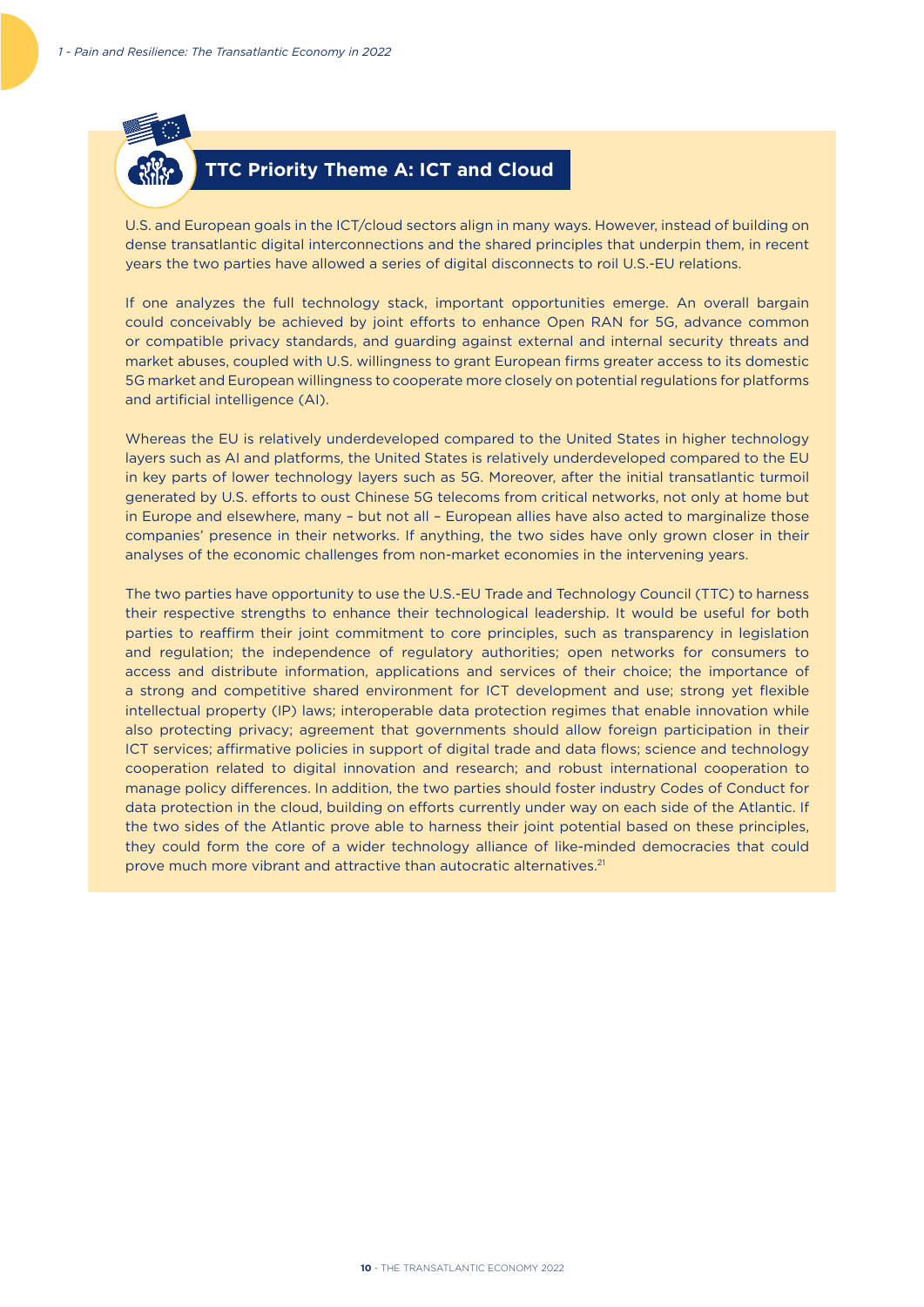

# **TTC Priority Theme B: Semiconductors**

The leading supply chains of common interest to the United States and the EU revolve around semiconductors, which the two parties have called "the material basis for integrated circuits that are essential to modern-day life and underpin our economies." In this area, the two parties have acknowledged that they have "some important respective strengths as well as ongoing, significant mutual dependencies, and common external dependencies." Each has announced initiatives to mitigate those dependencies, improve security of supply, and boost their ability to design and manufacture the "most powerful and resource efficient semiconductors."<sup>22</sup>

To understand how the two parties could accomplish these goals, it is important to look at the key elements of highly-fragmented, highly-specialized, and global semiconductor production networks. The key stages are design, fabrication, assembly, testing and packaging (ATP), and production of semiconductor manufacturing equipment (SME). While specific companies and countries may be leaders in one or more elements of the overall process, none has a lock on all.<sup>23</sup>

U.S. enterprises are global leaders in SME production and in semiconductor design and associated design tools. European firms also show strength in design and SME production, and in some materials key to the semiconductor manufacturing process. The EU has a strong position in certain sub-segments such as discrete semiconductors (global sales leader), analogue integrated circuits, micro-controllers, power electronics, sensors, chip architecture and advanced chip-making equipment. The EU is also well positioned in the 'More than Moore' market (products made up of a mix of semiconductors), as well as in dedicated processors for applications in the automotive and industrial sectors (including machinery), which are all expected to grow significantly in the future.<sup>24</sup> Despite these respective strengths, each party relies heavily on third countries for highest-end chip manufacture, critical materials, and assembly packaging and testing.

Whereas EU leaders have used the concept of "strategic autonomy" to animate their efforts to alleviate semiconductor supply chain dependencies, U.S. commentators speak of "decoupling" from non-market economies. The decoupling metaphor is easy to understand, because it evokes a simple image of disconnecting a cable, in this case a worrying link to China. If drawn to their ultimate conclusions, however, both terms would wreak havoc on the U.S., European, and global economies. Despite each side's push for self-reliance, achieving fully independent chip supplies is unrealistic, given the highly complicated, specialized and global nature of semiconductor supply chains. Moreover, neither term is an accurate depiction of actual U.S. or EU policies. Neither party is really trying to break free of its interdependencies; each is more intent on redefining the terms of those interdependencies in ways that can enhance its relative security and prosperity. Given each party's relative balance of strengths and weaknesses, the best course for the two parties to enhance security of semiconductor supply is not to "decouple" or become fully "autonomous" from all other semiconductor producers; it is to ensure that other semiconductor producers remain dependent on them, by doubling down on areas of strength.25

For the United States, this can mean some efforts to mitigate strategic vulnerabilities such as reliance on foreign semiconductor fabrication, and assembly packaging and testing. It means working with the EU and other like-minded countries to ensure reliability of supplies of critical materials. Most of all, it means reinforcing U.S. strengths in semiconductor design and SME production. For the EU, it means acknowledging that becoming completely autonomous in high-end semiconductor fabrication is just "not doable," as EU competition chief Margrethe Vestager has acknowledged<sup>26</sup> -- not only because the EU has neither the incentives or the resources to overtake the world's leading high-end fabricators, but because the EU itself has relatively low demand. As a whole, the EU accounts only for 9% of global semiconductor imports, compared to Asia, which accounts for 83% of exports and 81% of imports. Instead, the EU should focus its resources on areas of strength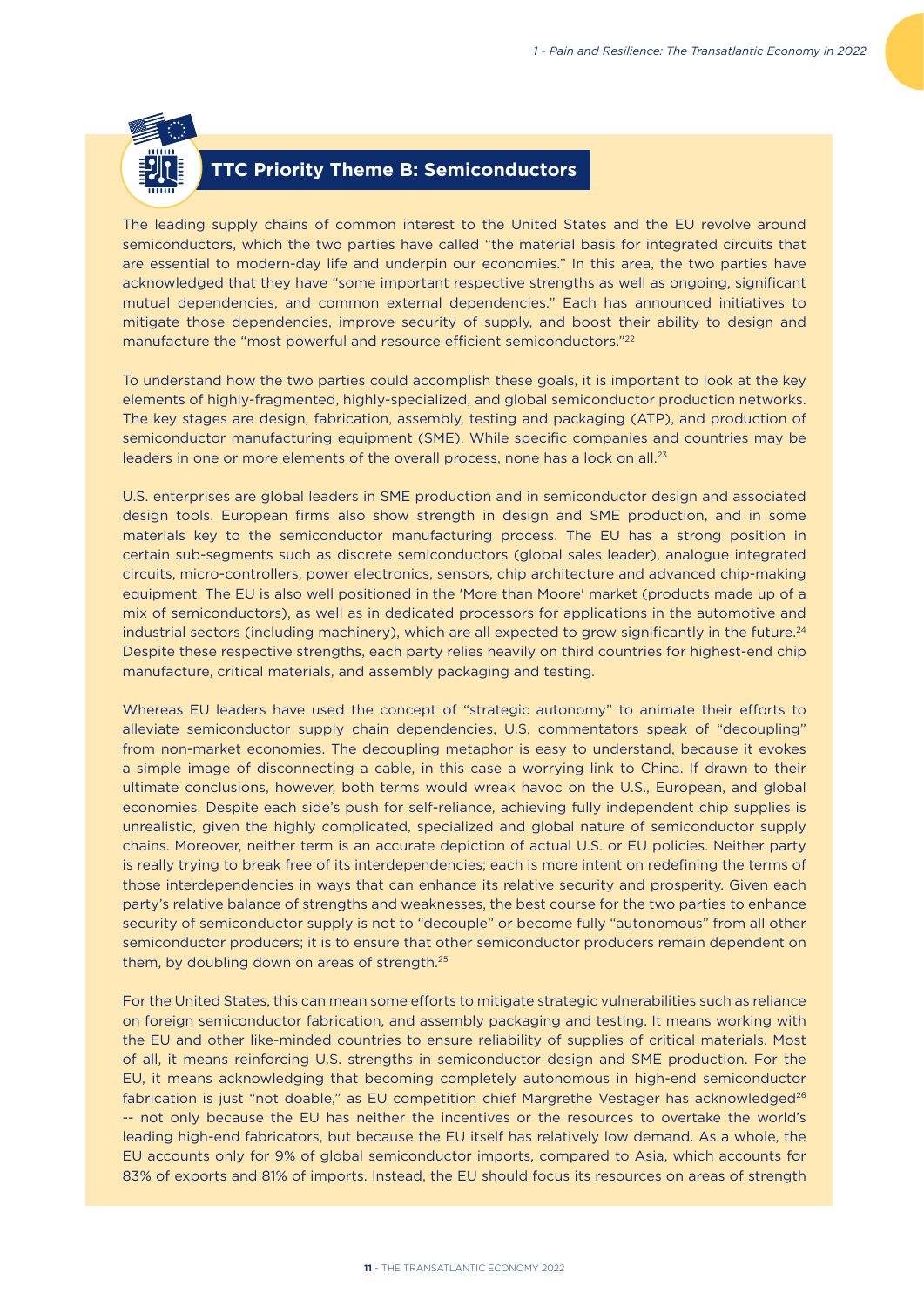by fostering semiconductor subsectors upon which other countries, including the semiconductor superpowers, are reliant. Those strengths include R&D projects in chip and software design, SME, and materials innovation for important chip manufacturing inputs, such as chemicals, sensors, power electronics, embedded security solutions and security chips. Furthermore, potential exists for transatlantic complementarities and synergies—especially when it comes to investing in cuttingedge technologies that do not yet have market viability. Coordination in the implementation of both the U.S. and EU CHIPS Acts will be essential.

While the TTC's potential regarding semiconductors is currently limited by France's insistence that the focus remain on "short-term supply chain issues" rather than longer-term strategies, it offers a chance for the two parties to harness their respective strengths and mitigate their respective dependencies within semiconductor supply chains. The two parties have already agreed to jointly identify gaps and vulnerabilities, map capacity in the semiconductor value chain, and strengthen domestic semiconductor ecosystems. They could conduct a joint assessment of supply chain vulnerabilities, improve transparency throughout the semiconductor supply chains, build synergies between the U.S. National Science Foundation and the Horizon Europe framework programs, and work to design new microchips that could perform better – and require less energy – than silicon. U.S.-EU cooperation could form the core of a broader semiconductor consortium of like-minded nations, including Japan, Taiwan and South Korea, that could also consider forging a common innovation base with R&D of next-generation semiconductor designs and materials.<sup>27</sup>



# **TTC Priority Theme C: Artificial Intelligence**

McKinsey estimates that widespread adoption of artificial intelligence (AI) could grow European economic activity by almost 20% by 2030. However, even though the EU has more specialized AI researchers than the United States or China, it lags both in AI investments, adoption, and R&D spending. The EU's fragmented market hampers the scale-up of small- and-medium sized AI and blockchain enterprises, and constrains the access of such firms to creation of large, cross-country pools of data for building and testing their algorithms, limiting their ability to compete globally.<sup>28</sup>

When it comes to AI, the European Commission has prioritized risk management and trust. It has introduced draft legislation for a new regulatory framework through the Artificial Intelligence Act (AIA), which is the first effort to create a comprehensive AI law, and another example of EU efforts to lead the world in making rules to govern the digital economy, which tracks with parallel efforts to regulate online content, competition in digital markets, privacy, and other areas. While a final law is only likely to emerge after several years, the current draft would apply to any company selling an AI product or service in the EU, so would be extraterritorial in nature, and thus could become another digital flashpoint between Washington and Brussels.29

Despite potential transatlantic challenges, U.S. policymakers share the EU's interest in mitigating risks associated with AI. In addition, even though the United States is the world's AI leader, with the largest share of private investment, the most start-ups, and strengths in AI talent, R&D, data, hardware and commercialization of innovation, U.S. public and private leaders are concerned about the country's ability to maintain this position, particularly in light of rising Chinese competition. Here, too, there is potential—and arguably the imperative—for greater transatlantic cooperation.<sup>30</sup>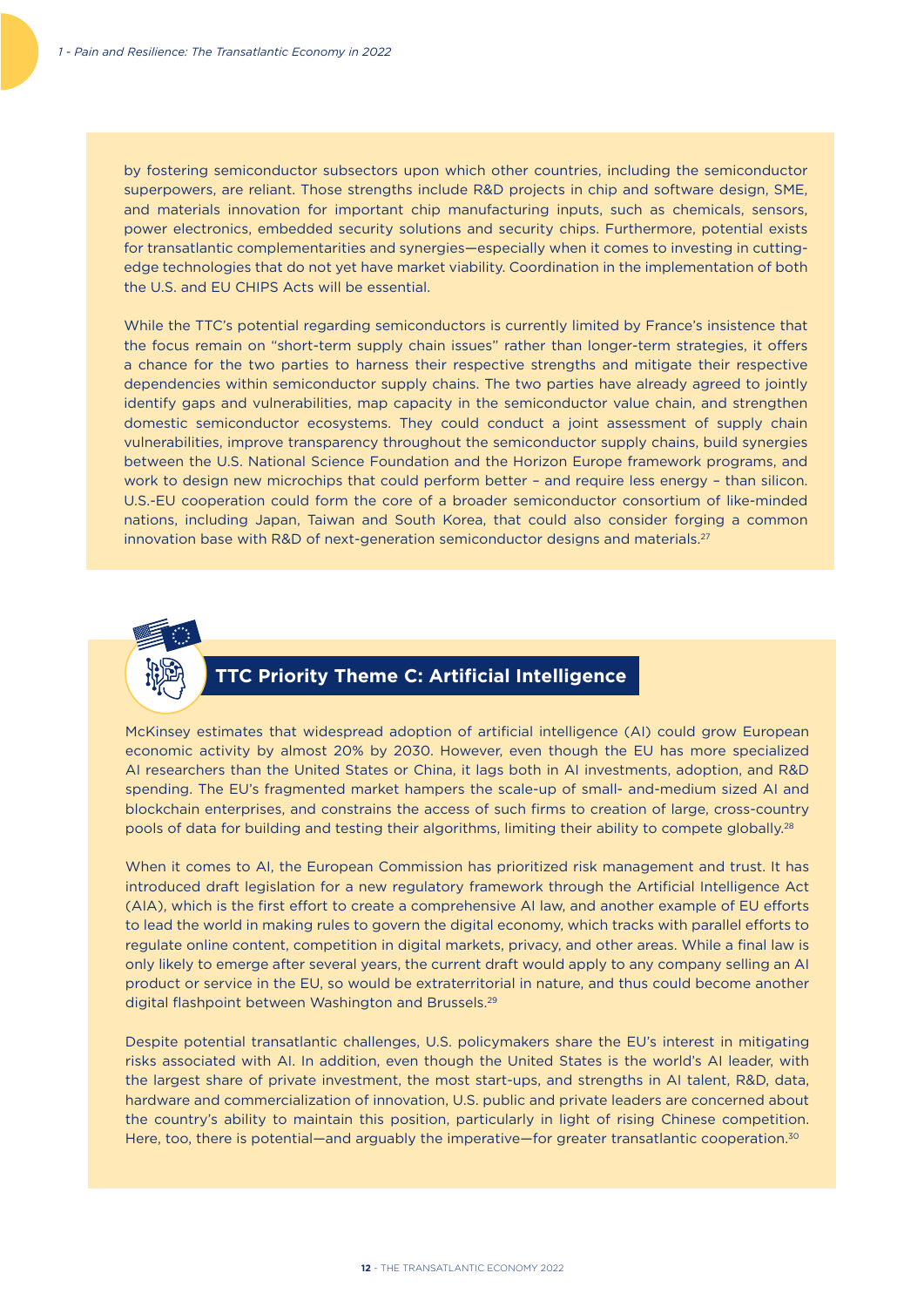U.S. and EU policymakers are aligned around two core themes for AI policy: (1) enabling innovation and competition, and (2) ensuring trust and accountability. But there are important differences in these policy approaches. Washington tends to focus on the importance of incentivizing innovation and growth, greater R&D funding, and light-touch regulation, whereas Brussels tends to focus on risk management and trust. The TTC could play a role by exploring to what extent these approaches can be aligned behind a joint U.S.-EU effort to enable safe and responsible AI innovation and adoption globally. Whether the two parties can avoid costly divergence in the regulation of AI in the future will become apparent quickly as discussions move to legal definitions and metrics for risk management requirements. The task is to seek common or complementary positions that balance AI risks against the risks inherent in slowing technological innovation. As Nigel Corey of ITIF warns, the United States and the EU should seek common principles, norms and regulations, "but they should not expect to achieve complete convergence."<sup>31</sup> Indeed, the goals of the TTC overall are all about encouraging the coherence and interoperability of U.S. and EU regulatory approacheswithout necessarily insisting on the same approaches.

# **TTC Priority Theme D: Clean Technologies and Critical Materials**

Existing and emerging technologies are transforming the way energy is produced, transported, and consumed. They will be indispensable to decarbonization. Competitive considerations come into play, as each side of the Atlantic is focused on promoting its own clean-tech commercial breakthroughs. Nonetheless, the immense scale of the climate challenge gives the two parties both need and opportunity to harness their respective strengths. European research and early-stage development of low-carbon technologies continues to be world-beating. Yet the EU is relatively weak when it comes to scaling and commercializing its innovations. The United States, in contrast, accounts for more than 65% of global cleantech growth equity funding and venture capital investments, yet trails in areas of low-carbon research where Europe is strong. Given the deeply integrated nature of the transatlantic innovation economy, both parties stand to gain by harnessing their relative synergies to promote scaledup demonstration projects that hold promise for commercialization.<sup>32</sup>

Such efforts are not just "nice to do," they take on added urgency when considering that autocratic governments such as China do not necessarily need to rely on purely market-based approaches to deploy the technologies of the future. Beijing directs massive resources to promote its own competitors in many clean-tech areas, based on differing norms than those likely to be found in democracies. A cautionary tale is offered by the solar industry, where pioneering U.S. and European companies once led global markets. Today, thanks to substantial government subsidies, forced technology transfer, and predatory pricing, China produces three-quarters of global supplies.

Russia's war on Ukraine further highlights the urgent imperative of promoting new energy sources, increasing Europe's energy security, and the need to wean itself off of overdependence on oil and gas from unreliable actors.

Leaders at the June 2021 U.S.-EU Summit pledged to "work towards" a Transatlantic Green Technology Alliance. Both parties must use the TTC to make it real. A Green Technology Alliance could help both parties align on technical standards, address regulatory discrepancies, and mobilize public and private investment to rapidly scale up breakthrough technologies in hard-to-abate sectors so they can become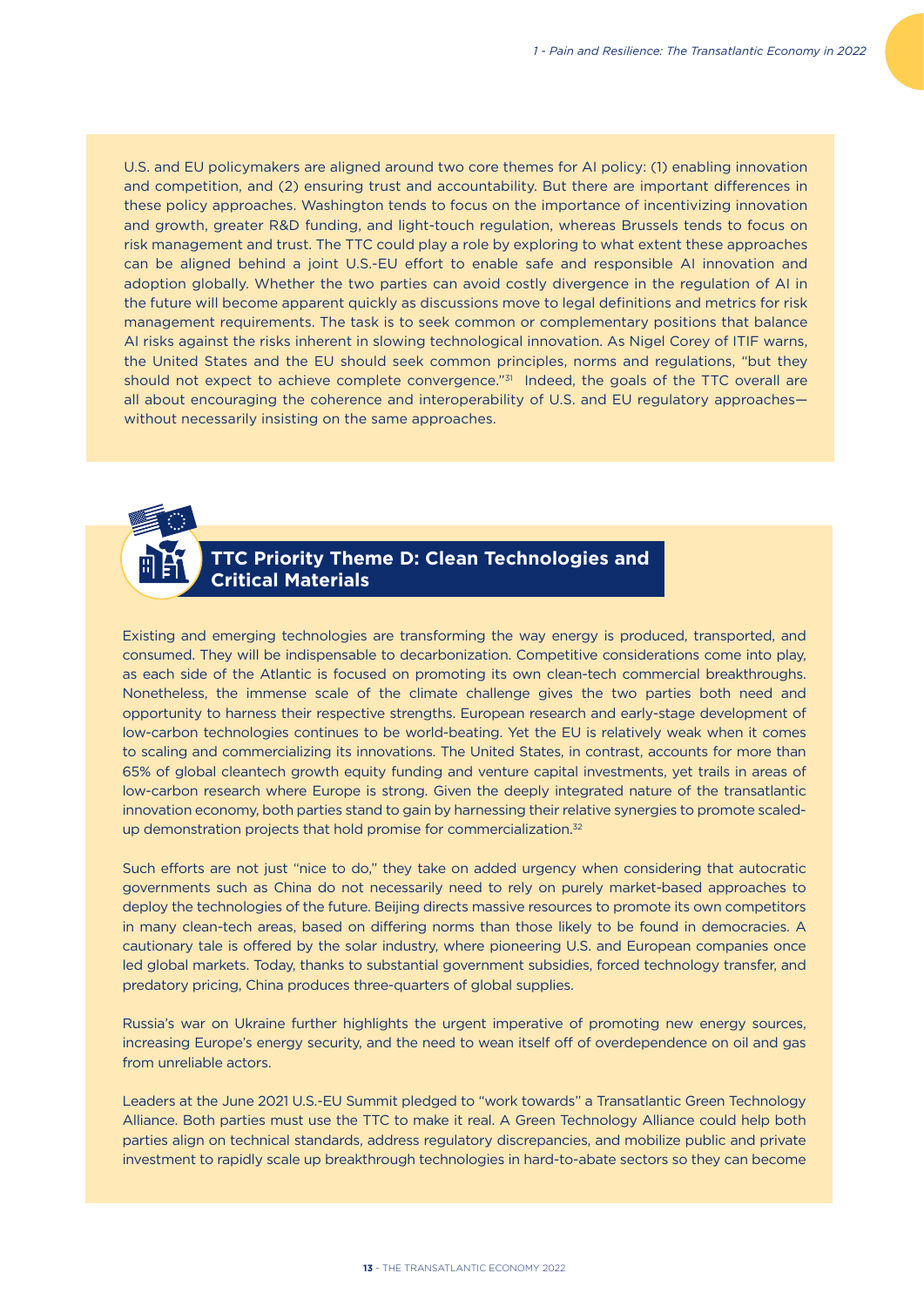more affordable, accessible and attractive than their traditional, higher-carbon counterparts.33 This will require greater public investment in demonstration projects, which is a major weakness in the clean energy innovation system. Public investments should not and cannot take the place of the far larger resources the private sector can bring to bear, but private investment is currently deterred by the high costs and risks still associated with scaled-up clean tech demonstration projects. Governments can set incentives and market signals to help make clean-tech innovations commercially viable, spurring further investments and paving the way for widespread adoption and deployment by the private sector. 34

A related challenge is posed by the flow of critical materials. The IEA projects that global demand for critical materials generated by the widespread deployment of clean technologies will quadruple by 2040 and increase six-fold by 2050. EU demand is slated to increase 10-fold.<sup>35</sup> The largest reserves of such materials are in developing countries already struggling to raise their populations from poverty even as they commit to low-carbon development. Many developed countries are likely to be as dependent on these critical-materials producers as they have dependent on fossil-fuel suppliers. The issue is particularly sensitive because the United States and the EU are each inordinately dependent on China for many critical materials, potentially opening them to economic coercion. China controls 50-90% of the world's clean energy minerals supply chains and is dominant in their processing and refining. When it comes to rare earths, China accounts for 98% of EU imports and 80% of U.S. imports.36

While both parties are slowly taking action to wean themselves off their respective dependencies, those efforts will take time and be incomplete. It is in the interest of both parties to work together, with other democratic market economies, and with key critical-materials suppliers, in strategic partnerships that can forge secure and sustainable supply chains and low-carbon development of these critical materials.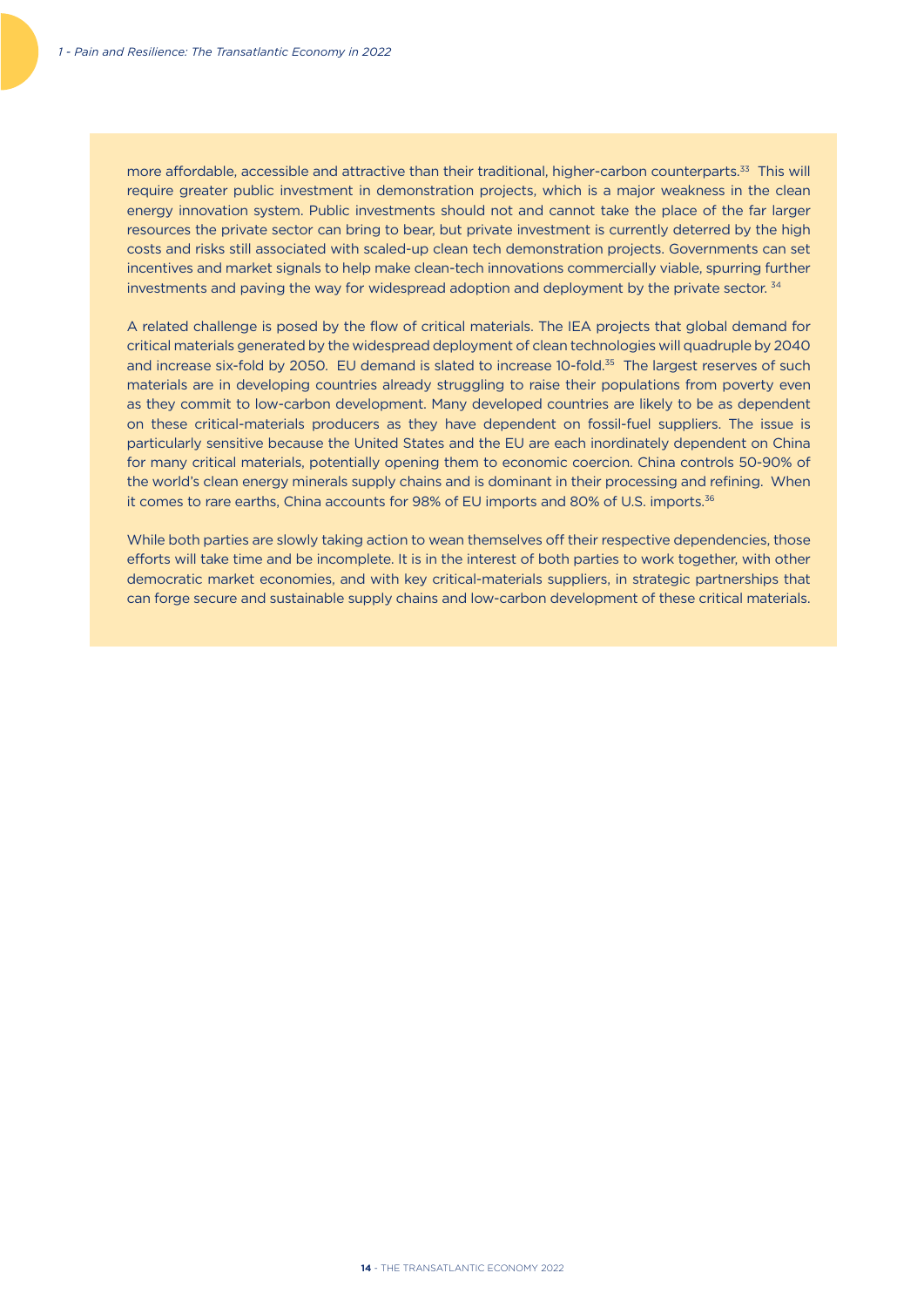#### **Box 1.1 Brexit All the Way**

One year after the United Kingdom shed the last vestiges of its membership in the European Union, Brexit remains a rocky road.

It is difficult to distinguish the pandemic's disruptive effects from those generated by Brexit. Nonetheless, it is notable that tariff-free UK-EU trade has rebounded far less robustly than the UK's and EU's trade flows with other countries. China has overtaken Germany as the largest single source of UK goods imports. Ongoing UK-EU disruptions have led the two sides to further extend deadlines for some types of customs provisions, rules-of-origin declarations, medicines labelling, and food controls, along with product conformity assessments. The UK has deferred introduction of various new health and safety regulations that would diverge from EU practice. Still, relations are strained.

The UK's Withdrawal Agreement treats Northern Ireland, which is part of the UK, as being within the EU customs area, to prevent the need for a hard border on the island of Ireland. But it also requires checks on goods flowing from Great Britain to Northern Ireland. This essentially creates a customs border in the middle of the Irish Sea, although the checks would be performed at British ports. However, London now insists that this provision needs to be overhauled, both to dispense with those checks and to diminish the role of the European Court of Justice in settling disputes. It is threatening to trigger the Brexit agreement's Article 16 safeguard clause, which would suspend the customs checks. The EU, in turn, has warned that invoking Article 16 could lead to suspension of the entire UK-EU agreement. The negotiations are becoming politically fraught ahead of Northern Ireland elections in May 2022.

Significantly, UK-EU divorce arrangements did not include meaningful provisions for trade in services, which make up some 80% of the British economy. The two parties inked a memorandum of understanding enabling the financial industry to trade across the UK-EU border, but a formal "equivalence" deal remains elusive. The stakes are high: Britain sells billions in financial services to the EU each year, even as it consistently runs deficits in trade in goods. The EU has made clear that over time it expects banks to move their euro-denominated trades into the bloc, although it has been quick to say that it wants to avoid a "cliff edge" when it comes to limiting bilateral financial flows.37

The impact has already been dramatic. More than 440 London-based financial institutions have moved part of their business or set up hubs within the eurozone, shifting assets equivalent to 10% of the UK's banking system.38 The EU's largest stock market operator, Euronext, is moving the data centers that house all of its trading from Basildon, England to Bergamo, Italy. And Amsterdam has displaced London as Europe's top share trading venue, with average daily trading of  $\epsilon$ 9 billion ahead of London's  $\epsilon$ 8.3 billion.<sup>39</sup>

Despite these hiccups, financial services remain one of the UK's key industries, and London remains Europe's overall top financial center and a dominant force in global finance. UK banking sectors assets totaled £10.3 trillion at the end of the first half of 2021, the third-largest in the world and the largest of any country in Europe. EU financial markets were just half the size of the UK's in April 2021. The UK also has Europe's biggest legal services and insurance markets. Brexit-related job moves from the UK to the EU totaled less than 7,400, according to EY figures as of December 2021. That is far fewer than the tens of thousands predicted after the 2016 referendum. And UK banks continue to account for a major share of EU financial transactions – as much as 90% in the case of euro-denominated financial derivatives.40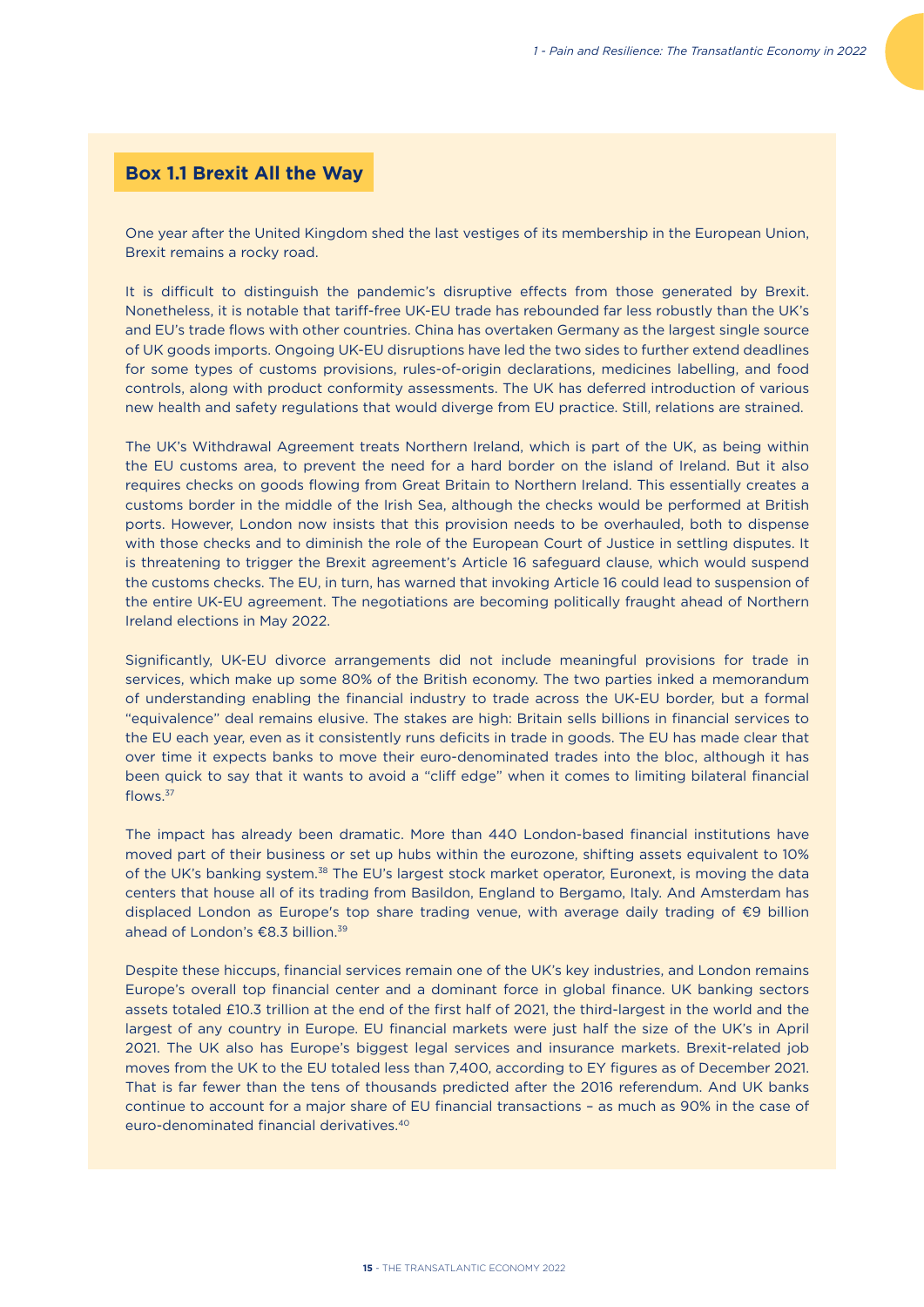Brexit has also affected the UK's economic relationship with the United States. Overall, U.S.-UK commercial ties are robust and thriving. Measured on an historic cost basis, U.S. companies had invested a record \$890 billion in the UK economy and British firms roughly \$500 billion in the U.S. economy by 2020 – directly supporting over 2.6 million jobs in both countries. U.S. FDI in the UK in 2020 was seven times more than such investment in China. The United States has become the leading destination for UK financial services exports since the UK's departure from the EU. Two-way services trade totaled \$114 billion and goods trade an additional \$108 billion.

In terms of trade policies, however, bilateral ties have hit a rough patch. While the UK joined in the U.S.- EU ceasefire over Boeing-Airbus subsidies, it was not part of the bilateral arrangement under which Washington agreed to suspend its steel and aluminum tariffs on the EU and Brussels suspended its countervailing tariffs on U.S. goods. Only in January 2022 did Washington and London start talks on reaching a similar arrangement; meanwhile, bilateral tariffs remain in place. U.S.-UK talks on a possible free trade agreement are still on hold, in part due to Washington's concerns that abrogation of the Northern Ireland protocol could endanger the Good Friday peace agreement that was brokered by the United States.

#### Endnotes

- 1 For more, see Robert Armstrong, "Sanctions and markets," *Financial Times*, February 28, 2022; "'A global financial pariah': how could central bank sanctions hobble Russia?" *Financial Times*, February 27, 2022. 2 SWIFT stands for the Society of Worldwide Interbank Financial Telecommunications. Founded in 1973, SWIFT is a messaging system that allows banks to
	- send money to each other. It is used by more than 11,000 financial institutions in more than 200 countries and handles 42 million messages a day, facilitating trillions of dollars' worth of transactions. Russia accounted for 1.5% of transactions in 2020. See Demetri Sevastopulo, George Parker, Stephen Morris and Sam<br>Fleming, "World leaders divided on whether to eject Russia from Armstrong, op. cit.
- 4 For more, see Gerard DiPippo and Matthew Reynolds, "Critical Questions: Sanctions in Response to Russia's Invasion of Ukraine," Center for Strategic and International Studies, March 2, 2022. 5 Richard Partington, "Russian economy could shrink by 7% as result of Ukraine sanctions," *The Guardian*, March 2, 2022.
- 
- 6 Robin Wigglesworth, Chris Flood, Colby Smith, Harriet Agnew, Laurence Fletcher and Josephine Cumbo, "'Investors are shocked': how Russia's attack on Ukraine roiled markets," *Financial Times*, February 25, 2022. 7 Patricia Cohen, "Within Days, Russia's War on Ukraine Squeezes the Global Economy," *New York Times*, March 1, 2022.
- 
- 8 See Chris Giles, "Ukraine crisis: Sanctions and high energy prices pose threat to global economy," *Financial Times*, February 23, 2022.<br>19 Marcy de Luna, "Europe remains top destination for U.S. LNG for the third month, europe-remains-top-destination-us-lng-third-month-2022-02-15/.
- 10 Stanley Reed, "What Happens if Russia Cuts Off Europe's Natural Gas?" *New York Times*, January 25, 2022, https://www.nytimes.com/2022/01/25/business/energyenvironment/russia-europe-natural-gas-ukraine.html; Daniel Yergin, "America Takes Pole Position on Oil and Gas," *Wall Street Journal*, February 15, 2022, https://<br>www.wsj.com/articles/america-oil-and-gas-russia-Ing-export
- 11 Neil Hume and Tom Wilson, "Oil soars to \$110 as European energy groups shun Russian crude," *Financial Times*, March 2, 2022.<br>12 Chris Nuttall, "Ukraine war is chip industry's kryptonite," *Financial Times*, March 4, 20 far from over," *Financial Times*, February 17, 2022; Liz Alderman and Melissa Eddy, "They Do Business in Russia, and Now They May Pay a Price," *New York Times*, February 26, 2022.
- 13 Emiko Terazono, Neil Hume and Nic Fildes, "War in Ukraine: when political risks upturn commodity markets," *Financial Times*, March 1, 2022; Armstrong, op. cit.; Alderman and Eddy, op. cit.; "Economic fallout," op. cit.;<br>14 Chris Giles, Jonathan Wheatley and Valentina Romei, "How will Russia's invasion affect the global economy?" *Financial Times*, February 25, 2022; Derek
- Brower, Tom Wilson and Chris Giles, The new energy shock: Putin, Ukraine and the global economy," *Financial Times*, February 25, 2022. 15 Rana Foroohar, "China, Russia and the race to a post-dollar world," *Financial Times*, February 27, 2022.
- 
- 16 Wigglesworth, et al., op. cit.<br>17 Alderman and Eddy, op. cit. 17 Alderman and Eddy, op. cit.
- 18 Hung Tran, "The global economy will suffer from Russia sanctions, but not for long," Atlantic Council, February 24, 2022.
- 19 Figures for 2021 are estimated from the OECD's latest economic outlook.<br>19 Figures for 2021 are estimated from the OECD's latest economic outlook.
- 20 Secretary Gina Raimondo (@SecRaimondo/Twitter), https://twitter.com/SecRaimondo.
- 21 European Union-United States Trade Principles for Information and Communication Technology Services, April 4, 2011, https://itlaw.fandom.com/wiki/ European\_Union-United\_States\_Trade\_Principles\_for\_Information\_and\_Communication\_Technology\_Services; Nick Wallace, et al., "How Canada, the EU,<br>and the U.S. Can Work Together to Promote ICT Development and Use," Informat itif.org/2018-canada-eu-us-ict-development.pdf?\_ga=2.136210481.122227442.1638825802-193437476.1635703355; Andrea Renda, "The Digital Revolution:<br>Scenarios for Enhanced Transatlantic Cooperation," Transatlantic Leadership N article/digital-revolution-scenarios-enhanced-transatlantic-cooperation.
- 22 White House, "U.S.-EU Trade and Technology Council Inaugural Joint Statement," September 29, 2021, https://www.whitehouse.gov/briefing-room/statementsreleases/2021/09/29/u-s-eu-trade-and-technology-council-inaugural-joint-statement/; White House, "Building Resilient Supply Chains, Revitalizing American<br>Manufacturing, and Fostering Broad-Based Growth," June 2021, https:/ report.pdf. 23 See Chad Bown, "Semiconductors and pandemic resilience," in WTO, *World Trade Outlook 2021*, https://www.wto.org/english/res\_e/booksp\_e/wtr21\_e/12\_
- opinionpiece\_by-chad-p-bown\_e.pdf.
- 24 Marcin Szczepanski, "EU-US Trade and Technology Council: New forum for transatlantic cooperation," European Parliamentary Research Service, September<br>2021, https://www.europarl.europa.eu/RegData/etudes/BRIE/2021/698037/
- 25 See Laurens Cerulus and Jacopo Barigazzi, "France eyes control over chip agenda in EU-US tech alliance," *Politico*, September 29, 2021, https://www. politico.eu/article/france-eu-chips-strategy-control/; Niclas Poitiers and Pauline Weil, "A new direction for the European Union's half-hearted semiconductor<br>strategy," Bruegel, July 15, 2021, https://www.bruegel.org/2021/ ac.uk/europpblog/2021/08/03/europes-call-for-semiconductor-factories-a-solution-in-search-of-a-problem/; Alan Beattie, "The EU's unlikely ambition for sovereignty in semiconductors," *Financial Times*, September 16, 2021;

Claire Jones, "High demand is the oft-neglected aspect of supply-side shortages," *Financial Times*, September 15, 2021; Joe Miller, "EU cash alone won't secure<br>chip supply for region, says Infineon chief," *Financial Time* Montaigne, January 2021, https://www.institutmontaigne.org/en/publications/weak-links-chinas-drive-semiconductors; Douglas Busvine, "Europe should<br>invest in chip design, not a mega-fab: think tank," Reuters, April 8, 2021,

26 See Silvia Amaro, "Achieving semiconductor independency is 'not doable,' EU competition chief says," CNBC, November 29, 2021, https://www.cnbc.<br>com/2021/11/29/eu-vestager-independent-semiconductor-production-isnt-doable Agenda," Hague Centre for Strategic Studies, September 23, 2021, https://hcss.nl/report/taming-techno-nationalism/; Niclas Poitier, "Europe doesn't need<br>a 'Mega Fab'," Bruegel, September 22, 2021; Poitiers and Weil; Jan-Pe Verantwortung, April 6, 2021, https://www.stiftung-nv.de/de/publikation/lack-semiconductor-manufacturing-europe; Christiaan Hetzner, "Intel CEO says 'big, honkin' fab' planned for Europe will be world's most advanced," *Fortune*, September 10, 2021, https://fortune.com/2021/09/10/intel-ceo-big-honking-fabplanned-eu-europe-most-advanced/.